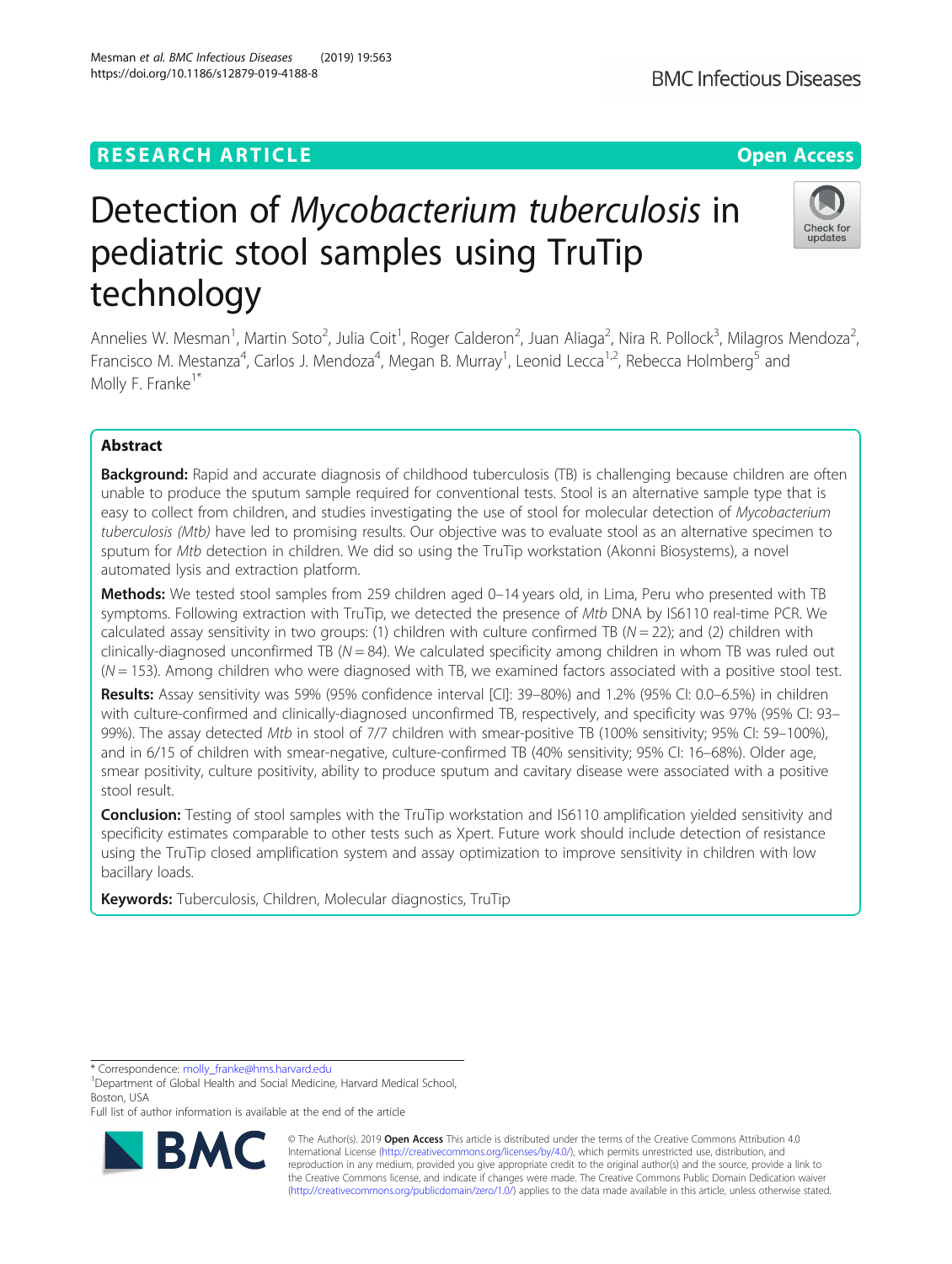## Background

The World Health Organization estimates that one million new pediatric tuberculosis (TB) cases and 194,000 childhood TB deaths occurred in 2017 [[1](#page-6-0)]. Rapid case detection and treatment initiation is critical to minimizing TB morbidity and mortality in children but is hampered by the absence of a rapid, accurate diagnostic tool for this group. Bacteriologic confirmation of Mycobacterium tuberculosis (Mtb) in children is often difficult to achieve because they are frequently unable to expectorate sputum for bacteriologic testing and often have paucibacillary disease that cannot be detected using sputum smear microscopy, culture, and/or molecular testing [e.g. Xpert (Cepheid, Sunnyvale CA, USA)]. Sputum induction and gastric aspiration can be used to obtain respiratory specimens from children unable to expectorate sputum; however, gastric aspiration is invasive and neither procedure is widely implemented in resource-constrained settings. Due to these diagnostic challenges, bacteriologic confirmation of TB is obtained in only a small minority of children diagnosed with TB [\[2](#page-6-0)–[4\]](#page-6-0).

Stool can be easily obtained from most children and Mtb can be detected in stool using Xpert  $[5-10]$  $[5-10]$  $[5-10]$  $[5-10]$  or other laboratory-developed PCR assays [[11](#page-6-0)–[13](#page-6-0)]. In the case of Xpert, the process is automated, but detection of drug resistance is currently limited to rifampin-associated resistance mutations in rpoB. Non-integrated methods for DNA isolation and amplification using extraction kits and inhouse tests are often laborious, multistep procedures. An ideal test would be an automated point-of-care workstation with integrated capacity for both Mtb and expanded drug resistance testing-criteria listed in the target product profile for novel TB diagnostics in low resource settings [\[14\]](#page-6-0). The TruTip workstation is an automated platform including lysis and homogenization with TruTip nucleic acid extraction and purification (Akonni Biosystems, Frederick, MD, USA) [\[15](#page-6-0)–[17\]](#page-6-0). TruTip has been used for nucleic acid isolation from a variety of pathogens and sample types and has demonstrated efficient Mtb DNA recovery from raw sputum [[15](#page-6-0), [18\]](#page-6-0). The platform can be connected to a closed amplicon system for amplification and microarray-based detection of Mtb as well as a number of drug resistanceassociated mutations  $[17, 19-21]$  $[17, 19-21]$  $[17, 19-21]$  $[17, 19-21]$  $[17, 19-21]$ . The aim of the present study was to estimate sensitivity and specificity of Mtb detection in stool from children with symptoms compatible with intrathoracic TB in Lima, Peru, using this novel technology with IS6110 real-time PCR.

## Methods

## Ethics

Study participants' guardians provided written informed consent to participate, and children eight years of age and older provided written assent. Consent for publication was not applicable. All study procedures were approved by the Ethics Committee of Peru's National Institute of Health and the Office of Human Research Administration at Harvard Medical School.

## Study population

Between May 2015 and February 2018, we recruited children to participate in a pediatric TB diagnostics study. Eligible children were less than 15 years of age, had a history of contact with an adult with TB within the previous two years, and presented to a participating public sector health center in Lima, Peru with symptoms compatible with TB (i.e., persistent cough for more than two weeks; unexplained weight loss; unexplained fever for more than one week; and/or unexplained fatigue or lethargy) [\[22\]](#page-6-0). For this analysis, we included the subset of children with culture-confirmed TB or clinically-diagnosed unconfirmed TB who had at least one stool sample available. For each case, we selected up to two children in whom TB had been ruled out (i.e, controls), matching on age and sample collection date when possible.

### Study procedures and sample collection

Children were evaluated for TB per Peruvian National Tuberculosis Strategy guidelines [[23\]](#page-6-0). In brief, children provided up to two gastric aspirate (GA) and/or sputum samples (expectorated or induced) for smear and culture, and Ministry of Health pediatric pulmonologists considered these results as well as medical history, physical examination, chest X-ray findings and tuberculin skin testing (TST) results to diagnose or rule out TB. GA samples were neutralized to a pH of 6.8–7.2 upon collection. We requested two stool samples from all children for research purposes. From children who were diagnosed with TB, we aimed to collect these samples prior to TB treatment initiation. Stool collection took place at home or the health center. For children in diapers, plastic wrap was inserted on the inside of the diaper and a urine collection bag was adhered to the child. The latter served to collect a urine sample as well as to prevent mixing of urine and stool. Following collection, all samples were transported by cold-chain to the laboratory, aliquoted and stored at − 80 °C until testing. Because testing of stool did not occur in real time and because the assay was experimental, stool testing results were not shared with families or healthcare providers. HIV testing was not performed because the HIV prevalence among children in the study setting is low  $(< 0.1\%)$  [\[24\]](#page-6-0).

## Laboratory procedures

Sample processing and testing was performed in the BSL-3 and BSL-2 facilities at the Socios En Salud Sucursal Laboratory in Lima. We centrifuged and decontaminated sputum and GA samples in 2% NaOH/0.25% n-acetyl-Lcysteine (NALC). GA and sputum samples were analyzed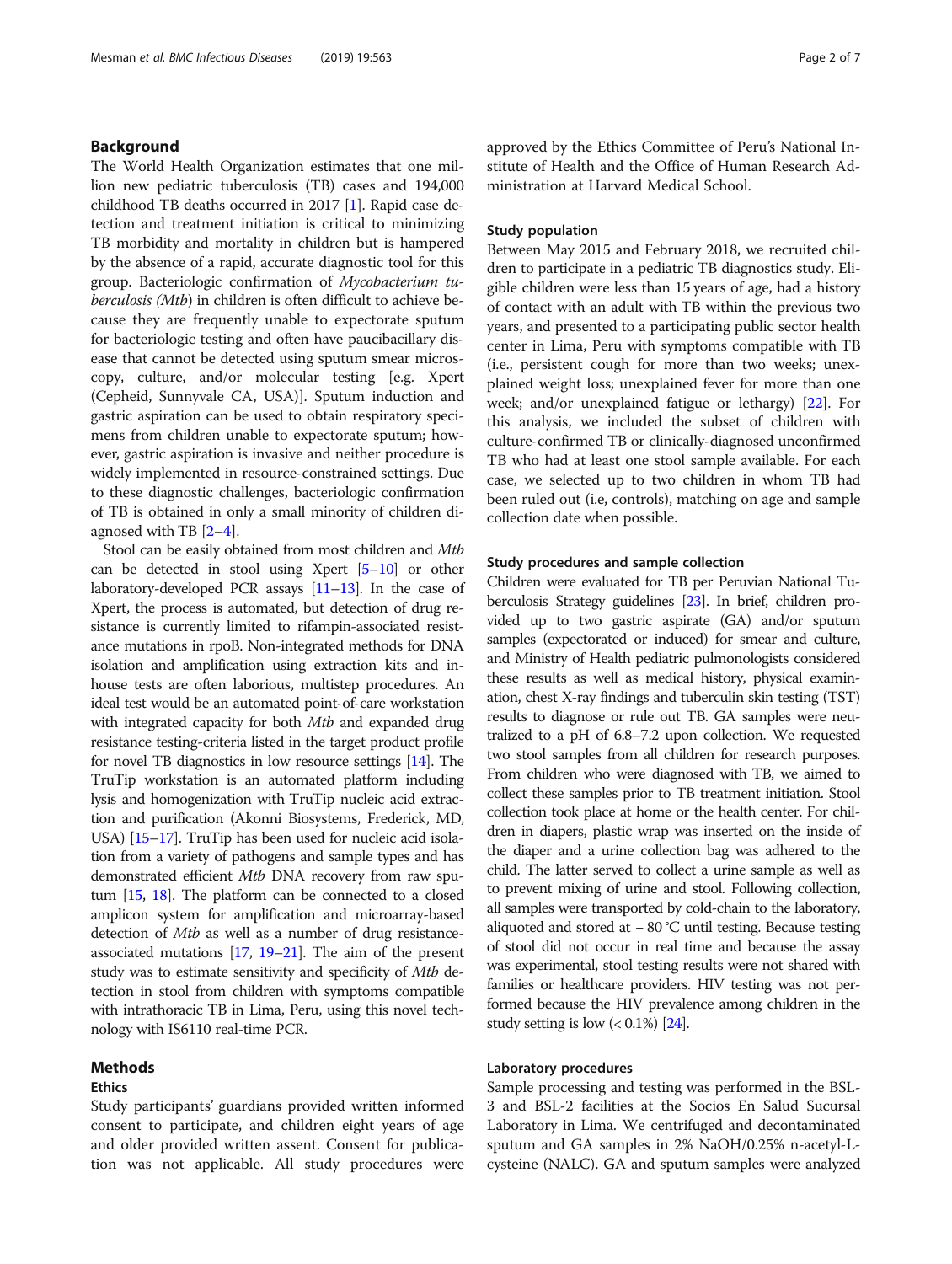by Ziehl-Neelsen staining/smear microscopy and liquid culture (BACTEC MGIT 960, BD Franklin Lakes, USA).

For lysis and DNA extraction procedures using the Tru-Tip workstation we followed methods similar to those previously described for sputum samples [\[18\]](#page-6-0). This TruTip protocol performed best in a head-to-head comparison to five other technologies for bacterial nucleic acid extraction from stool [\[25\]](#page-6-0). In brief, 500 mg of thawed stool was homogenized in TE buffer in a magnetically-induced vortexing (MagVor) element, and after a 20 min heating step at 56 °C, the samples were transferred to the TruTip workstation for DNA extraction [[16](#page-6-0)]. Mtb DNA was amplified in duplicate by real-time PCR using a Roche 480 Lightcycler (Basel, Switzerland) with primers targeting the insertion element IS6110 [[26](#page-6-0)]. We considered a sample positive for Mtb DNA if, for both PCR replicates, the cycle threshold  $(Ct)$  value was  $< 37$  and the change in fluorescence was > six units. We repeated the PCR step in duplicate for discordant replicates and considered the sample to be indeterminate for Mtb DNA if the two replicates remained discrepant after a second PCR run. Laboratory staff were blinded to participants' clinical status.

#### Data analysis

Data were analyzed using SAS (Version 9.4. SAS Institute Inc., Cary, NC, USA). A child was classified as having confirmed TB if s/he had a positive culture result from sputum or GA and having clinically-diagnosed unconfirmed TB if a physician made a TB diagnosis in the absence of a positive culture result. We calculated sensitivity and specificity and 95% confidence intervals (CI) both at the childlevel (including all samples from each child) and at the sample-level. Sensitivity of *Mtb* detection from stool was calculated separately for children with confirmed TB and clinically-diagnosed unconfirmed TB. Specificity was estimated among those in whom TB had been ruled out. In per-sample analyses we adjusted confidence intervals for clustering from multiple samples per child. Among all children with a TB diagnosis, we used chi-square tests to examine the associations between a positive stool test and the following variables: age, sex, smear and culture results, ability to spontaneously expectorate sputum, and cavitation on chest x-ray. Numerical precision for all percentages, p-values and 95% CIs are presented based on the evidence-based recommendations proposed by Cole [[27](#page-6-0)].

## Results

## Study population

From 628 children enrolled in the study, we selected 259 children based on stool sample availability (22 children with culture confirmed TB, 84 children with clinicallydiagnosed unconfirmed TB, and 153 children in whom TB had been ruled out (Fig. [1](#page-3-0))). These children had a median age of 5.1 years and 48% were female. Nearly all children (255/259; 98%) had at least one respiratory sample collected. Of the four with no respiratory sample, three were diagnosed with TB based on clinical criteria and TB was ruled out in one. Children between the ages of 11 and 14 years old were more likely than younger children to have a culture-confirmed diagnosis, and seven children had a smear-positive sputum sample, with AFB results of '+' (one child) '++' (two children), or '+++' (four children). All seven children with smearpositive sputum belonged to the older age group (Table [1](#page-3-0)). A minority of children (41%) were able to spontaneously expectorate a sputum sample for culture. In contrast, the majority (59%, 13/22) of children with confirmed TB, and all children with smear-positive disease, were diagnosed based on analyses of expectorated sputum (Table [1\)](#page-3-0).

From the 259 children, we collected a total of 484 stool samples. Most children had two stool samples; however 34 children (13%) had only one sample available. Seventeen samples from children diagnosed with TB were collected after TB treatment initiation (median time from treatment initiation to collection: three days; range [1–11 days]). Eight samples were collected 72 h or more after treatment start. Four of these eight samples were from children with smear-positive sputum. This occurred because children with a positive sputum smear result were eligible to initiate TB treatment immediately, and did not need to await culture results. This resulted in a narrow window between enrollment and treatment initiation during which pre-treatment samples could be collected.

#### Per sample analyses

The assay detected Mtb in 25/484 samples. Only one sample, from a child in the control group, had an indeterminate result, which we excluded from further analyses. Among 13 stool samples from seven children with smear positive sputum, 100% (95% confidence interval [CI]: 59– 100%) were positive by the stool assay (Table [2](#page-4-0)). Sensitivity was lower in the smear-negative culture-confirmed group (23%; 95% CI: 5.6–41%, Table [2](#page-4-0)). We detected Mtb in 4/ 282 (1.4%) samples from control children, resulting in a specificity of 99% (95% CI: 97–99.8%).

#### Per child analyses

In child-level analyses, sensitivity of the stool assay conducted in each child's first sample was 55% (95% CI: 33– 75%). When we included the results of both samples, we identified one additional confirmed TB case, which increased sensitivity to 59% (95% CI: 39–80%) (Table [3](#page-4-0)). While the majority of children with a positive stool sample also had a spontaneous sputum sample that was culture positive (11/14, 79%), we detected Mtb in the stool of two children in whom TB was confirmed based on gastric aspirate and one child with clinically-diagnosed unconfirmed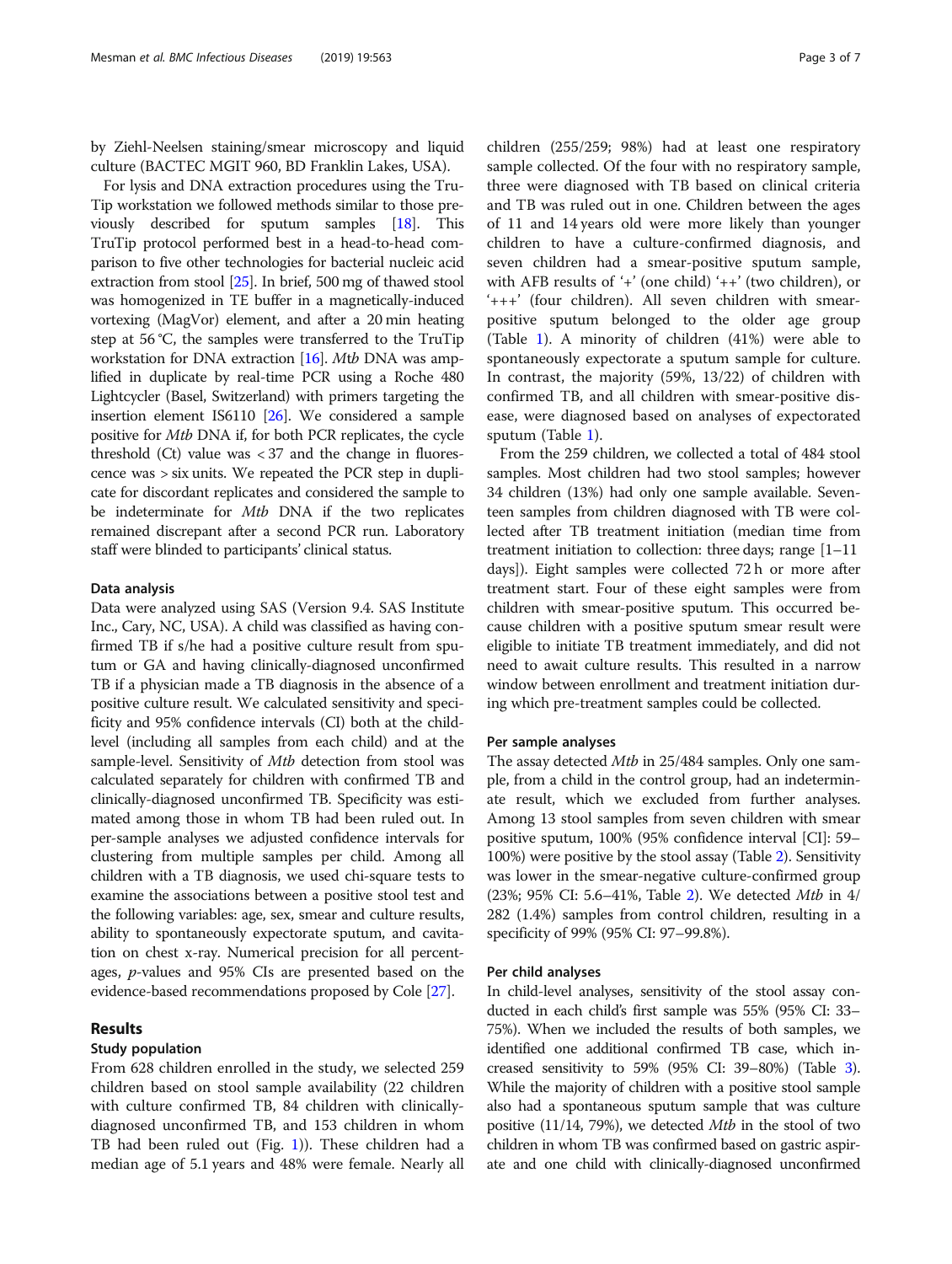

<span id="page-3-0"></span>

TB (this child had one expectorated and one induced sputum sample, both of which tested negative for Mtb). All three children were under five years of age.

Factors associated with stool test positivity among TB cases Features of adult-like TB (i.e., a positive smear result, a positive culture result, the ability to spontaneously expectorate sputum and cavitary TB), were associated with detection in stool and more common in the 11–14 year age group (Table [4\)](#page-5-0). There was no association between stool positivity and sex.

## **Discussion**

We found that our test was 100% sensitive for Mtb detection in stool among children with smear-positive confirmed TB and 40% sensitive in children with smear-

negative confirmed TB. Importantly, we detected Mtb in stool of three children below the age of five who were not able to expectorate sputum (two of whom were diagnosed based on GA samples and one who was culture negative by sputum, but clinically-diagnosed).

Our study of 259 children included 106 (40%) TB cases, of whom 22 (21%) had culture-confirmed TB, reflecting the poor sensitivity of culture for pediatric TB. These numbers are similar to the number of cultureconfirmed children in other studies [[6,](#page-6-0) [10,](#page-6-0) [28](#page-6-0)–[33](#page-6-0)]. The sensitivity (59%) and specificity (97%) of this stool assay relative to liquid culture of respiratory samples was comparable to previous studies using Xpert for stool testing in children [\[7](#page-6-0)]. Sensitivity of Xpert stool testing among children was estimated 67% (95% CI: 52–79) in a recent systematic review. The authors highlighted the

Table 1 Demographic and clinical characteristics of children, stratified by TB status

| Variable                                            |         | All children<br>$(N = 259)$<br>n(%) | $SM+$ , $CU+TBa$<br>$(N = 7)$<br>n(%) | $SM$ -, $CU+TBa$<br>$(N = 15)$<br>n(%) | All CU+ TB<br>$(N = 22)$<br>n(%) | Clinically-diagnosed<br>unconfirmed TB<br>$(N = 84) n (%)$ | No TB diagnosis<br>$(N = 153)$<br>n(%) |
|-----------------------------------------------------|---------|-------------------------------------|---------------------------------------|----------------------------------------|----------------------------------|------------------------------------------------------------|----------------------------------------|
| Age group (years)                                   | $0 - 4$ | 125 (48)                            | 0(0)                                  | 8(53)                                  | 8(36)                            | 42 (50)                                                    | 75 (49)                                |
|                                                     |         | $5 - 10$ 37 (14)                    | 0(0)                                  | 5(33)                                  | 5(23)                            | 34 (40)                                                    | 58 (38)                                |
|                                                     |         | $11 - 14$ 97 (37)                   | 7(100)                                | 2(13)                                  | 9(41)                            | 8(10)                                                      | 20(13)                                 |
| Female sex                                          |         | 124 (48)                            | 5(71)                                 | 6(40)                                  | 11(50)                           | 47 (56)                                                    | 66 (43)                                |
| Ability to spontaneously produce a sputum<br>sample |         | 106(41)                             | 7(100)                                | 6(40)                                  | 13 (59)                          | 32 (38)                                                    | 61 (40)                                |
| Cavitary disease on<br>chest x-ray                  |         | 5(1.9)                              | 5(71)                                 | 0(0)                                   | 5(23)                            | 0(0)                                                       | 0(0)                                   |

<sup>a</sup>CU culture, SM smear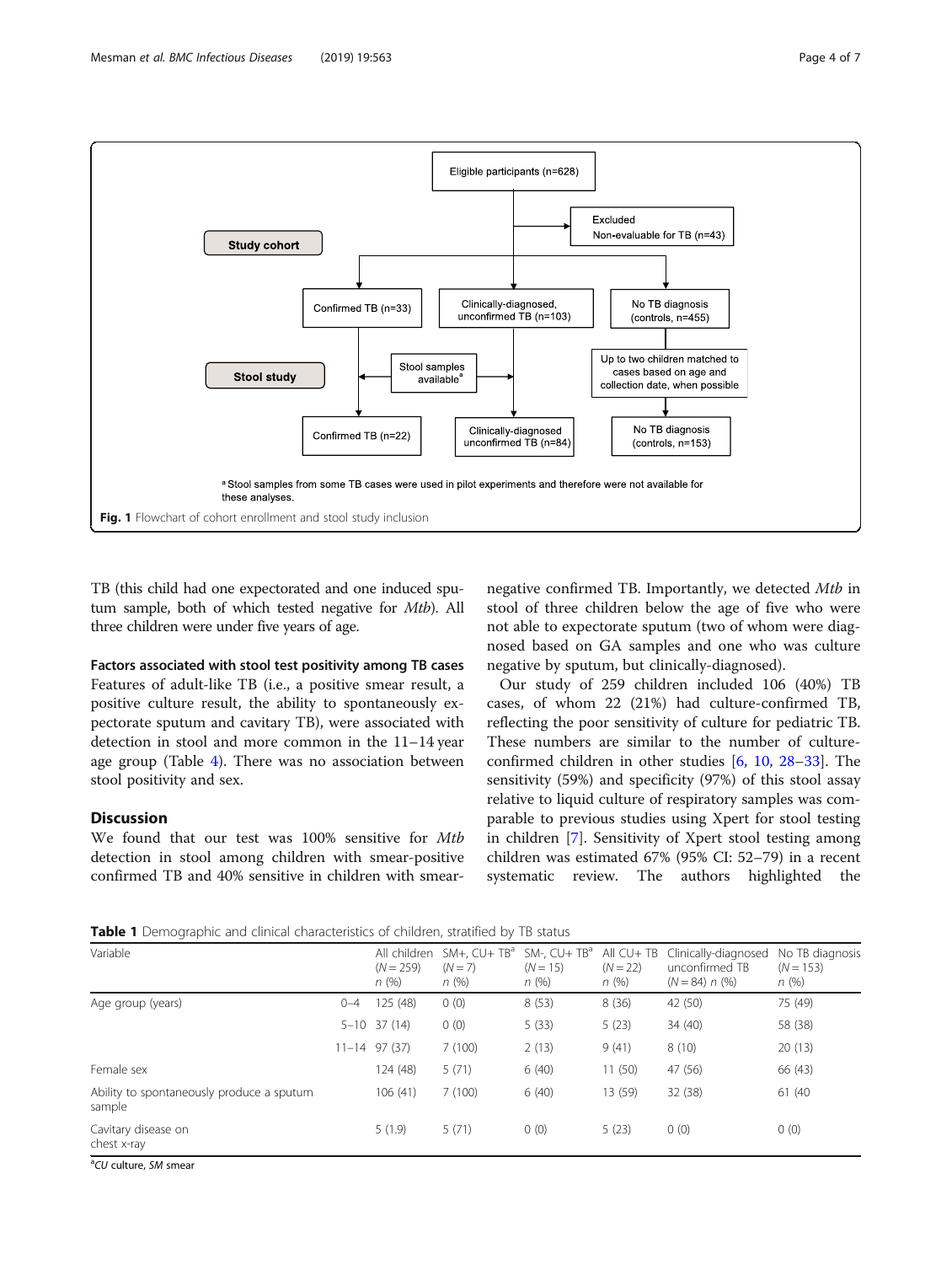|                                      | Positive stool result (n/N) | Indeterminate stool result (n/N) | Sensitivity (95% Cl <sup>a</sup> ) | Specificity (95% Cl <sup>a</sup> ) |
|--------------------------------------|-----------------------------|----------------------------------|------------------------------------|------------------------------------|
| All samples                          | 25/484                      | 1/484                            |                                    |                                    |
| Confirmed TB $(SM+)^\text{b}$        | 13/13                       | 0/13                             | 100% (59-100%)                     |                                    |
| Confirmed TB (SM-)                   | 7/30                        | 0/30                             | 23.3% (5.6-41%)                    |                                    |
| Confirmed TB (all smear grades)      | 20/43                       | 0/43                             | 47% (27-66%)                       |                                    |
| Clinically-diagnosed, unconfirmed TB | 1/159                       | 0/159                            | $0.6\%$ (0.00-1.9%)                |                                    |
| No TB diagnosis                      | 4/282                       | 1/282                            |                                    | 99% (97-100%)                      |

<span id="page-4-0"></span>Table 2 Per sample analyses of Mtb stool assay in 259 children

<sup>a</sup>CI confidence interval; 95% CI are adjusted for multiple samples per patient. <sup>b</sup>SM smear

heterogeneity in design between studies as contributor to the wide variability in sensitivity, which ranged from 32 to 85%, but did not stratify for smear results [\[34](#page-6-0)].

Unfortunately, we detected TB in only 1.2% of children with culture negative, clinically-diagnosed TB. Other studies have reported similarly low sensitivities in children with clinically-diagnosed unconfirmed TB, ranging from 0 to 3% [\[6](#page-6-0), [28](#page-6-0), [29](#page-6-0), [35](#page-6-0)]. Considerations for improving sensitivity include incorporating an initial homogenization step prior to aliquotting, testing of multiple sample aliquots, incorporating inhibitor-removal compounds, and altering the sample volume. Our stool test protocol required a relatively small input volume (500 mg), which may minimize the impact of PCR inhibitors in stool that can impede the detection of Mtb. In fact, several studies show reduced sensitivity with larger sample volumes. For example, Banada et al. reported higher sensitivity and fewer invalid test results when stool input volume was decreased from 1200 to 600 mg [\[5](#page-6-0)]. Recently, DiNardo et al. obtained 67% sensitivity with an in-house developed method using only 50 mg, demonstrating that even smaller volumes can be sufficient to reach high sensitivity. Our assay had a limit of detection of at least 80 CFU/ml for sputum

Table 3 Child-level analyses of Mtb stool assay in 259 children

[[18](#page-6-0)]; future work will include optimization steps described above and determination of the limit of detection for the stool application.

In line with previous reports [\[8,](#page-6-0) [36](#page-6-0)] we found strong associations between a positive stool test and features of more adult-like TB (i.e., cavitary disease; positive sputum culture; positive sputum smear; the ability to produce sputum), which were most common in the oldest age group. This emphasizes the impact of age and smear status on the outcomes of stool testing and has critical implications for the reporting of pediatric TB diagnostic studies because stool assay sensitivities may vary widely based on the percentage of children in the cohort with adult-like TB and/or high bacterial burden. Because children with adult-like TB are often able to produce a sputum sample for testing, a stool assay will only begin to fill the pediatric TB diagnostic gap if it is sensitive among children who cannot already spontaneously expectorate sputum. To facilitate an understanding of stool assay performance and its utility across settings, we recommend stratifying stool sensitivity results by some measure of disease severity, ideally smear status, and reporting the added yield among children unable to spontaneously expectorate sputum.

|              |                                      | Positive stool result (n/N) | Sensitivity (95% Cl <sup>a</sup> ) | Specificity (95% CI) |
|--------------|--------------------------------------|-----------------------------|------------------------------------|----------------------|
| First sample | All children                         | 16/259                      |                                    |                      |
|              | Confirmed TB $(SM+)$ <sup>b</sup>    | 7/7                         | 100% (59-100%)                     |                      |
|              | Confirmed TB (SM-)                   | 5/15                        | 33% (13-61%)                       |                      |
|              | Confirmed TB (all smear grades)      | 12/22                       | 55% (33-75%)                       |                      |
|              | Clinically-diagnosed, unconfirmed TB | 1/84                        | 1.2% (0.0-6.5%)                    |                      |
|              | No TB diagnosis                      | 3/153                       |                                    | 98% (94-99.5%)       |
| Both samples | All children                         | 18/259                      |                                    |                      |
|              | Confirmed TB (SM+)                   | 7/7                         | 100% (59-100%)                     |                      |
|              | Confirmed TB (SM-)                   | 6/15                        | 40% (16-68%)                       |                      |
|              | Confirmed TB (all smear grades)      | 13/22                       | 59% (36-79%)                       |                      |
|              | Clinically-diagnosed, unconfirmed TB | 1/84                        | 1.2% (0.0-6.5%)                    |                      |
|              | No TB diagnosis                      | 4/153                       |                                    | 97% (93-99.3%)       |

<sup>a</sup>CI confidence interval, <sup>b</sup>SM smear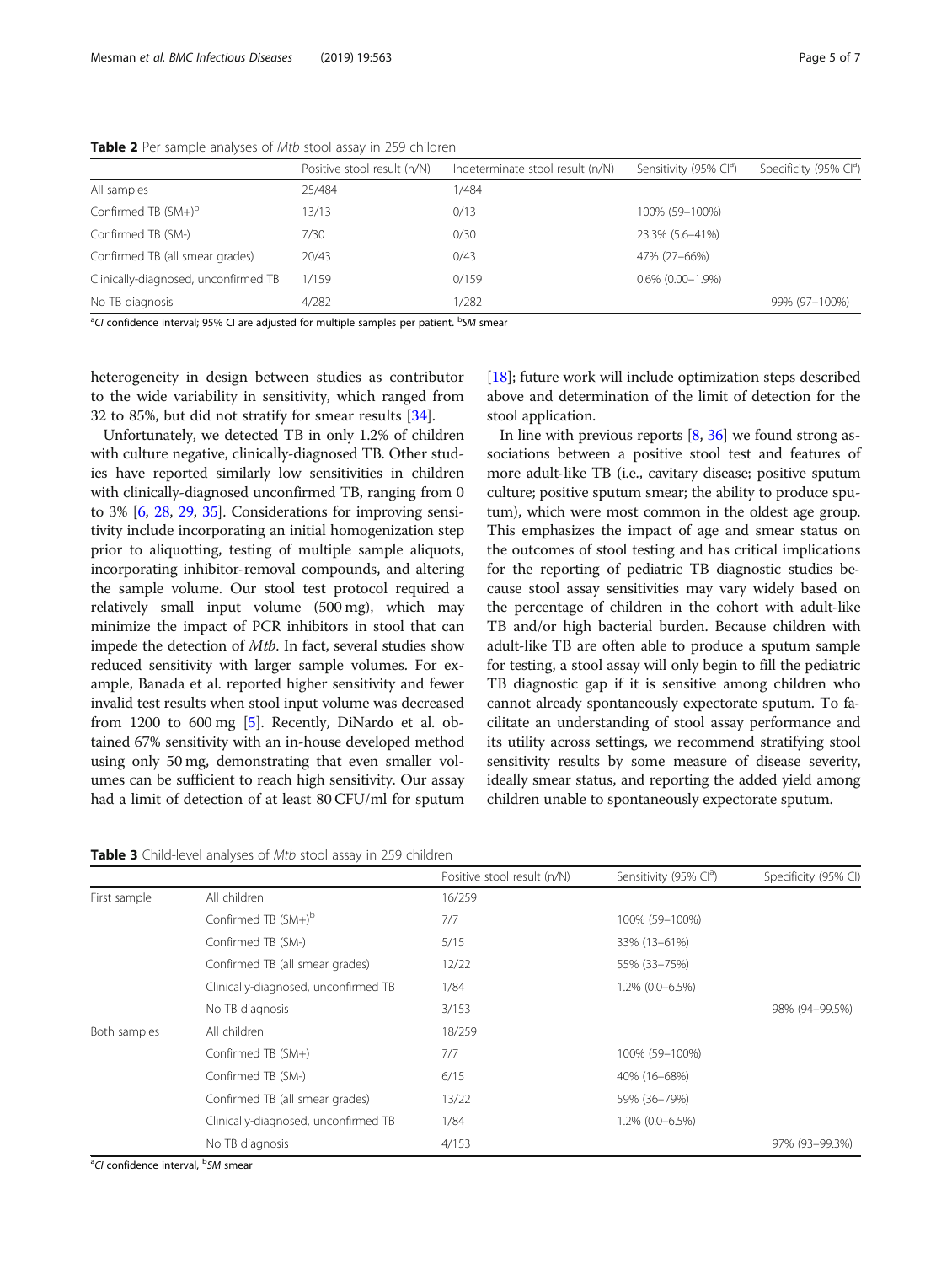<span id="page-5-0"></span>

| Table 4 Factors associated with Mtb stool assay positivity among children with culture-confirmed or clinically-diagnosed, unconfirmed |  |  |  |
|---------------------------------------------------------------------------------------------------------------------------------------|--|--|--|
| $TB (N = 106)$                                                                                                                        |  |  |  |

|           | Positive stool result $(N = 14)$ n (%) | Negative stool result ( $N = 92$ ) n (%) | P-value             |
|-----------|----------------------------------------|------------------------------------------|---------------------|
| $0 - 4$   | 3(21)                                  | 47(51)                                   | 0.0008 <sup>a</sup> |
| $5 - 10$  | 4(29)                                  | 35 (38)                                  |                     |
| $11 - 14$ | 7(50)                                  | 10(11)                                   |                     |
|           | 7(50)                                  | 51 (55)                                  | 0.8 <sup>b</sup>    |
|           | 7(50)                                  | 0(0.0)                                   | $< 0.0001^{\rm b}$  |
|           | 13 (93)                                | 9(9.8)                                   | $< 0.0001^{\rm b}$  |
|           | 12 (86)                                | 33 (36)                                  | 0.0006 <sup>a</sup> |
|           | 5(36)                                  | 0(0.0)                                   | $< 0.0001^{\rm b}$  |
|           |                                        |                                          |                     |

<sup>a</sup>Chi-square test <sup>b</sup>Fisher's Exact test

Akonni TruTip is not yet commercially produced; we expect the per-assay cost in combination with PCR detection to be competitive with existing TB diagnostic assays, such as Xpert. The TruTip workstation had a number of attractive attributes for *Mtb* DNA extraction from stool. Extraction procedures required limited pipetting steps compared to commercially available kits. Additional future advantages include that the extracted DNA eluate can be isolated for other purposes, such as sequencing. Most importantly, the TruTip workstation can be integrated with a microarray-based detection of Mtb as well as a number of drug resistance-associated mutations [[17,](#page-6-0) [19,](#page-6-0) [20](#page-6-0)], which is a focus of future studies.

A limitation of our study was that we lacked follow-up data on the clinical evolution of children, a key criterion for classifying pediatric cases of clinically-diagnosed, unconfirmed TB. To the extent that unconfirmed clinical TB was overdiagnosed, sensitivity will be underestimated in this group. Similarly, missed TB diagnoses among children in whom TB was ruled out could lead to an underestimate of assay specificity. The influence of these potential biases appears limited given the very low sensitivity among children with clinically-diagnosed unconfirmed clinical TB and a high overall specificity. A second limitation of our study is the absence of children living with HIV. Studies have shown that sensitivity of stool assays may be higher in children living with HIV [[6,](#page-6-0) [7\]](#page-6-0), in particular with severe immunosuppression [\[30](#page-6-0)], therefore, our results may not be generalizable to children living with HIV.

## Conclusion

In conclusion, the results of our study show that we can detect Mtb in pediatric stool samples. We used the Tru-Tip workstation in combination with realtime IS6110 PCR for detection, and its performance is comparable to other platforms. Future work should include detection of resistance in stool samples using the TruTip closed amplification system and assay optimization to improve sensitivity in children with low bacillary loads.

#### Abbreviations

AFB: Acid fast bacilli; Ct: Cycle threshold; DST: Drug sensitivity testing; Mtb: Mycobacterium tuberculosis; PCR: Polymerase Chain Reaction; TB: Tuberculosis; TST: Tuberculin skin test; WHO: World Health Organization

#### Acknowledgements

We are grateful for all children and guardians who participated in this study, and for the participating health centers of the Ministry of Health of Peru. We thank Dr. Rafael Alejandro Ortiz Sousa, Dr. Javier Nicolaz Jugo Rebaza, Dr. Ildauro Aguirre Sosa, Dra. Silvanna De la Gala De los Santos, Dr. Hernán Del Castillo Barrientos, Cynthia Pinedo Chuquizuta, Helen Marín Samanez and Gissela Valderrama Yalán for their participation and Zibiao Zhang for data management support. We thank Socios En Salud for contribution and dedication to health equity and all the health care workers who contributed to this study and treat patients.

#### Author's contributions

AM: led the data analysis and interpretation and wrote the manuscript. MS: implementation of the study and interpretation of results. JC: analysis and interpretation of results. JA: implementation and data analysis. RC: study design and data analysis. NP: study design and interpretation of results. MM: implementation of the study. FM: implementation of the study. CM: implementation of the study. MM: study design and interpretation of results, LL: study design and interpretation of results. RH: study design, implementation and interpretation of results. MF conceptualized and designed the study, interpreted the results, and contributed to writing and editing. All authors critically reviewed the manuscript and approved the final version.

#### Funding

This work was supported by the National Institutes of Health (NIH) under the Center of Excellence in Translational Research (CETR) grant U19 AI109755.

#### Availability of data and materials

Reported data are available on request to the corresponding author.

#### Ethics approval and consent to participate

Study participant guardians' provided written informed consent, and children eight years of age and older provided written assent. All study procedures were approved by the Ethics Committee of Peru's National Institute of Health and the Office of Human Research Administration at the Harvard Medical School.

#### Consent for publication

Our manuscript does not contain individual person's data. Consent for publication was not applicable.

#### Competing interests

RH is an employee Akonni Biosystems inc. The company was not involved in study design. MFF and NRP were paid consultants on a National Institutes of Health Small Business Innovation Research program award granted to Akonni Biosystems inc (SBIR #HHSN272201700063C).